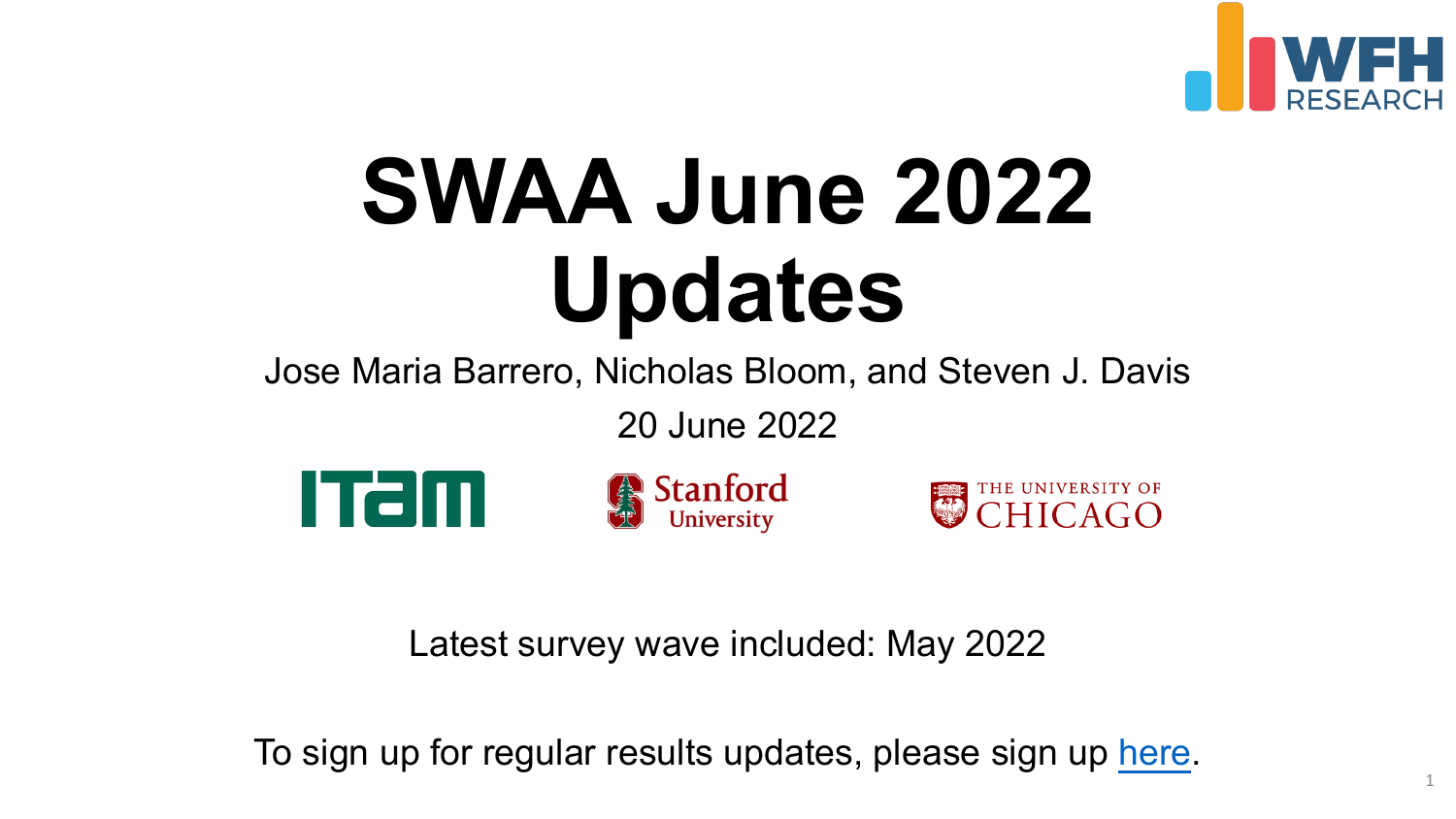## **Source of Data and Citation**

• **[Source of all data \(u](http://www.wfhresearch.com/)nless noted):** Survey Arrangements and Attitudes (SWAA), see w

## • When referring to these results please cit

Barrero, Jose Maria, Nicholas Bloom, and Ste "Why working from home will stick," National E Research Working Paper 28731.

www.wfhresearch.com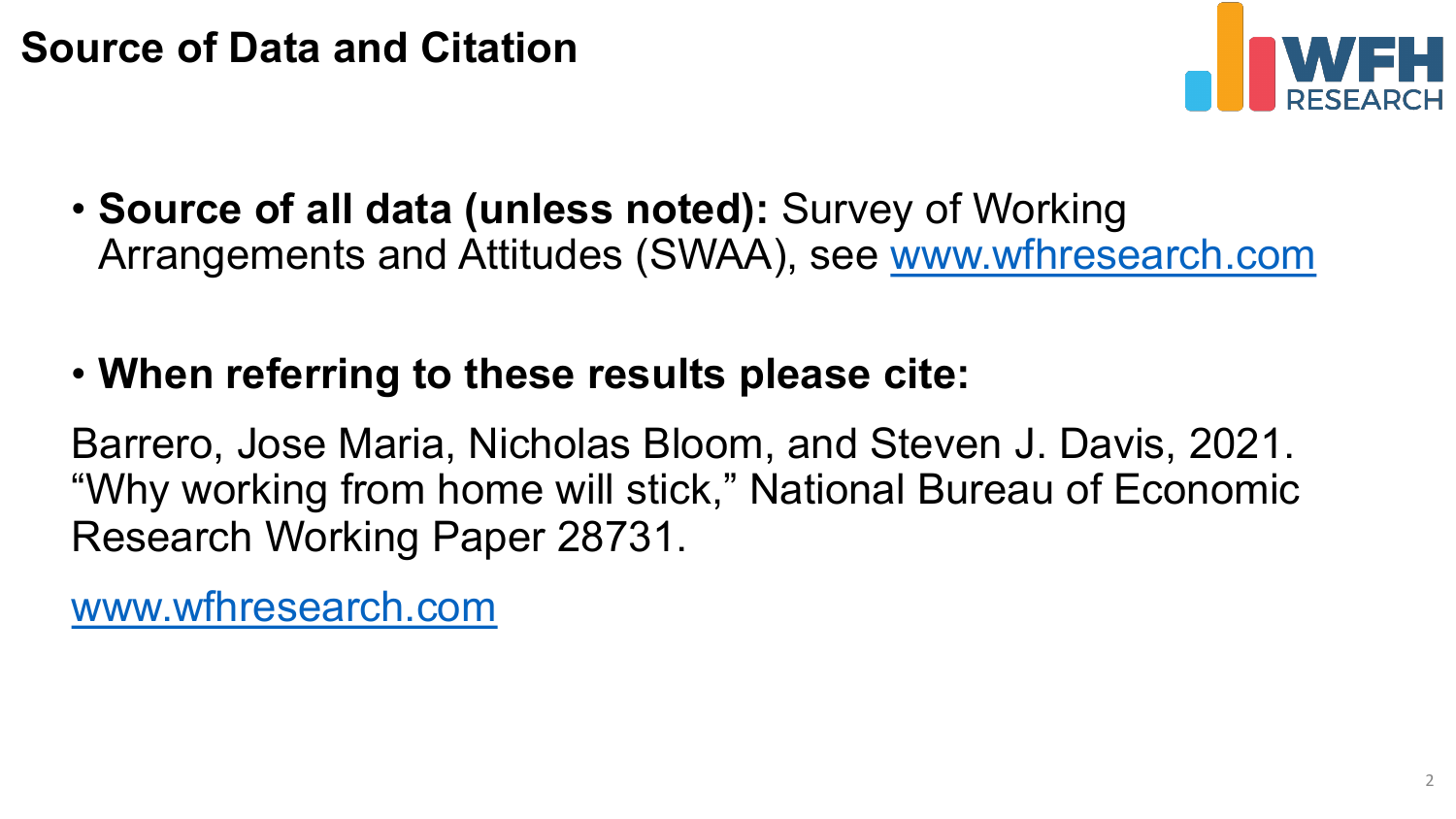# **The Survey of Wor[king A](https://luc.id/about-us/)rrangements and Attitude**

- Monthly online survey since May 2020, >100,000
- We design the survey instrument.
- Target population: U.S. residents, 20-64, who earned  $(≥$ \$20K in early survey waves). From January to transitioned to earned  $\geq$  \$10K in prior year.
- The SWAA is fielded by market research firms th aggregators (e.g., Lucid) for lists of potential survey
- After dropping "speeders" ( $~16\%$  of sample), we 2019 CPS worker shares in age-sex-education-e those who fail attention checks (roughly another results.
- Median response time: 7 to 12 minutes, after dro
- Results, micro data, survey instruments, and more www.WFHresearch.com. 3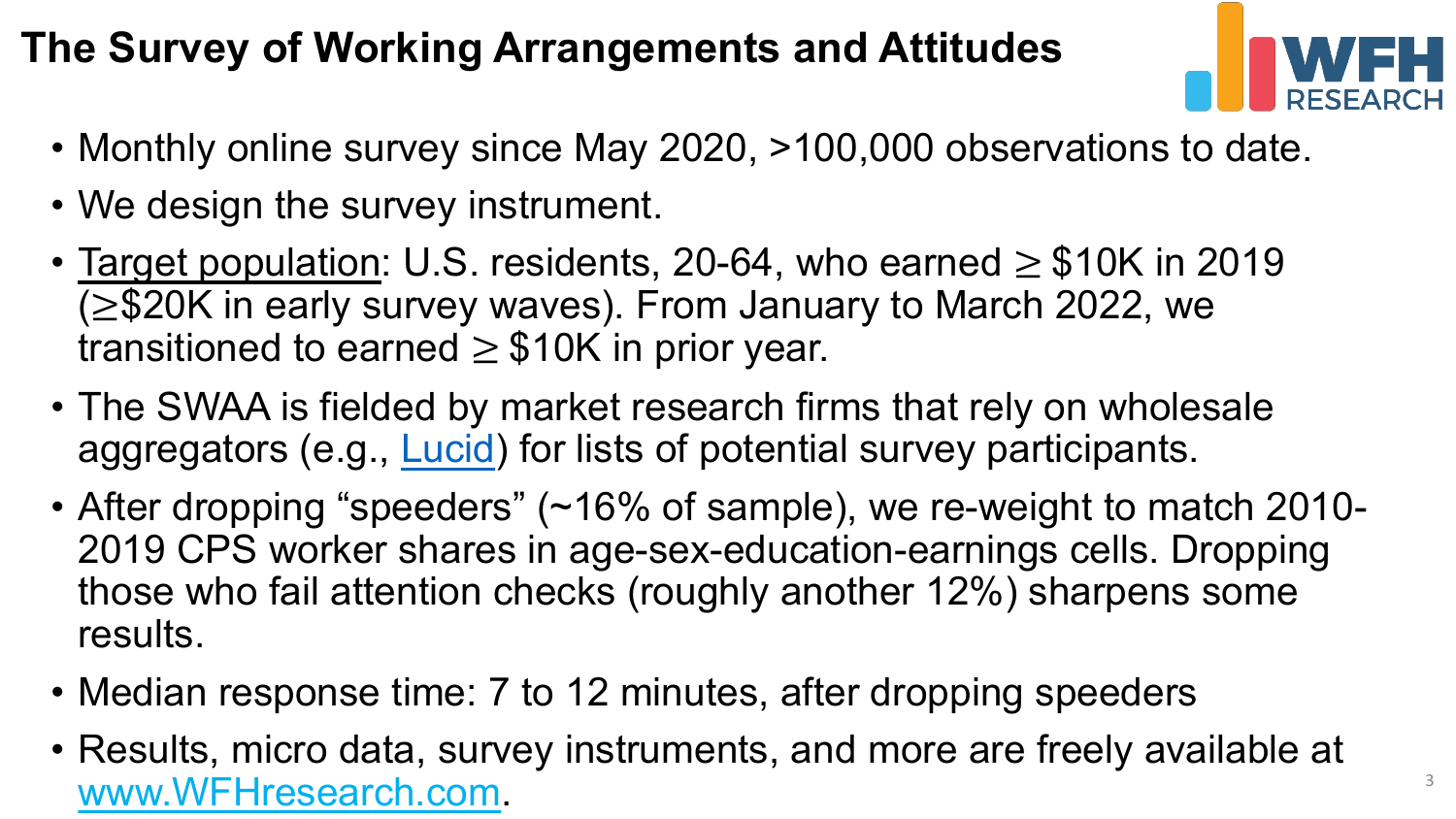#### **Representativeness**



- By design, we focus on persons who exhibit some attachment to the workforce, as evidenced by prior earnings.
- No respondents are recruited based on an interest in our topics.
- Since respondents take the survey using a computer, smartphone, iPad or like device, we miss people who never use such devices.
- Before re-weighting, the SWAA under samples the less educated, particularly those who did not finish high school.
- Even after re-weighting, we may over sample those who are more tech and internet savvy, especially among the least educated.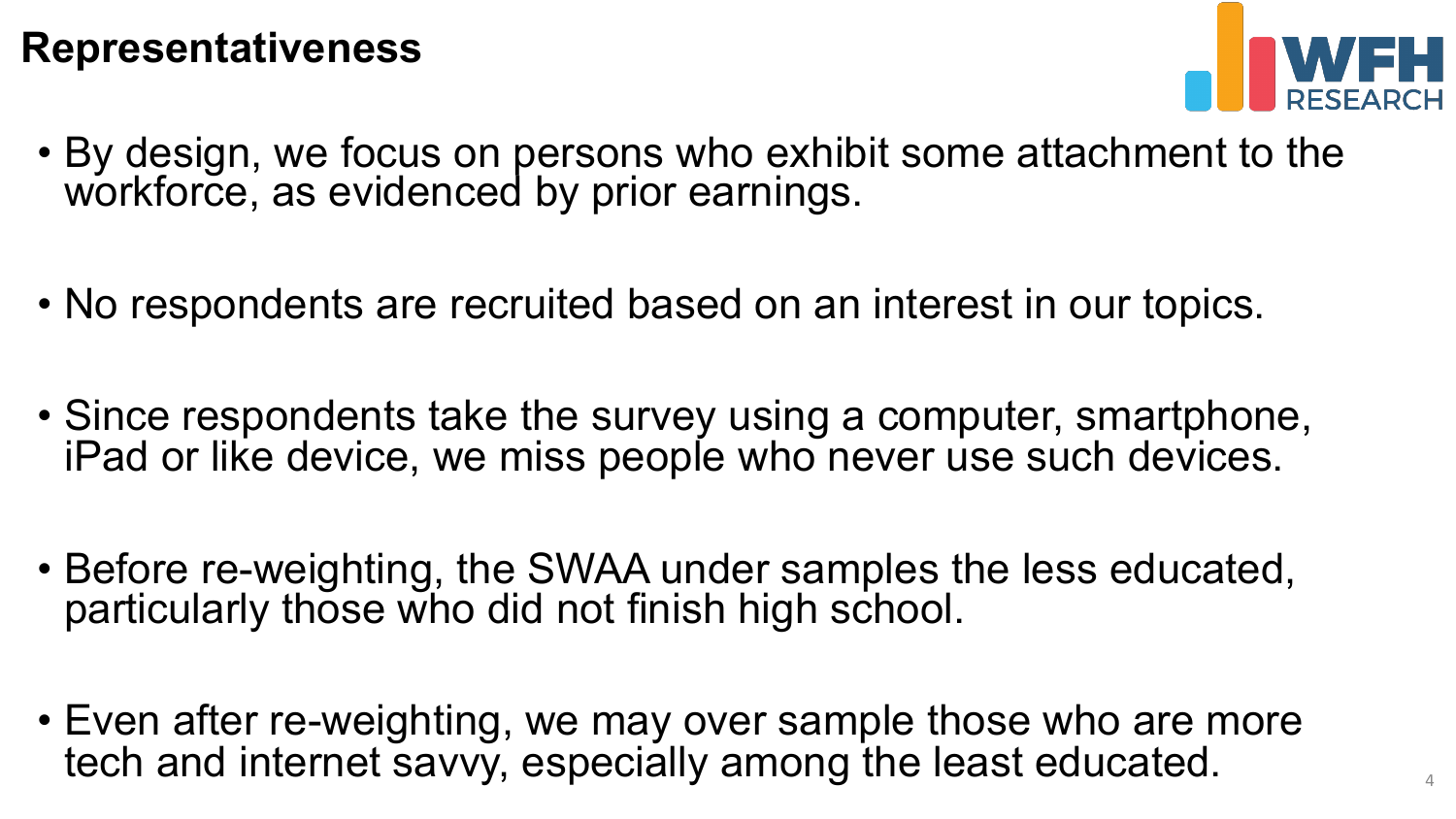#### **Percentage of Paid Full Days Worked from Home, May 2020 to May 2022**





\*Pre-COVID estimate taken from the 2017-2018 American Time Use Survey \*The break in the series in November 2020 reflects a change in the survey question. **Source:** Responses to the questions:

- **Currently (this week)** *what is your work status?*
- *For each day* **last week***, did you* **work a full day (6 or more hours)***, and if so* **where?**

**Notes:** For each wave, we compute the percent of paid full days worked from home and plot it on the vertical axis. The horizontal-axis location shows when the survey was in the field. Before November 2020, we asked the first question above. Since November 2021, we have asked the second question. From November 2020 to October 2021, we back-cast responses to the current question using a regression model that relates the current-question responses to the responses to another question (not shown). The pre-COVID figure is from the 2017-2018 American Time Use Survey. We re-weight the sample of US residents aged 20 to 64 earning \$10,000 or more in 2019 or 2021 to match CPS shares by age-sex-education-earnings cells.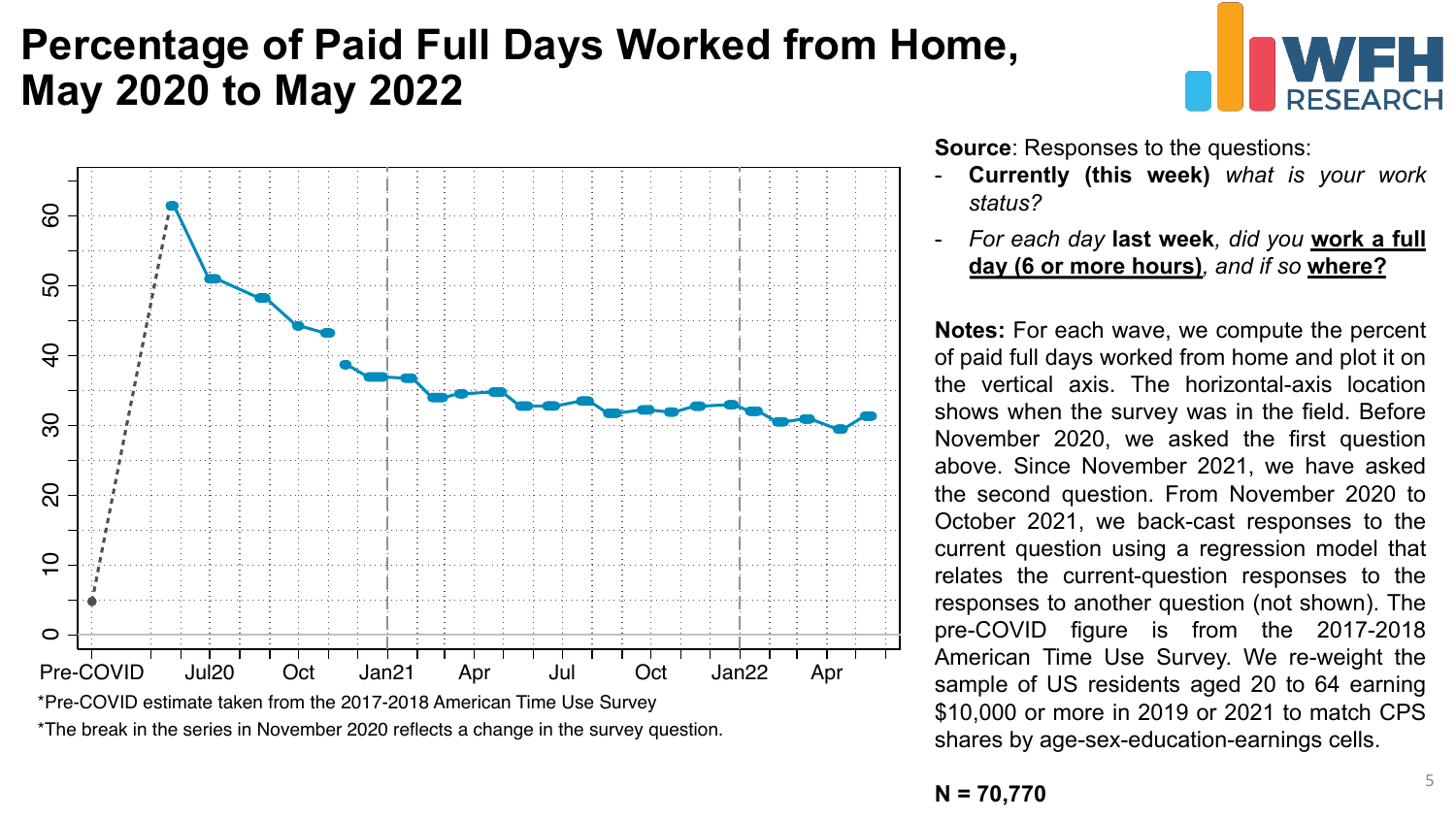#### **Employer plans for WFH post-COVID are stabilizing at 2.3 days per week (for persons able to work from home)**

After the Pandemic Ends: Employer Plans Average Days per Week Working From Home **Responses to the question:**



- *After the pandemic ends, how often is your employer planning for you to work full days at home?*

**Sample:** Data are from all SWAA waves, covering August 2020 to May 2022. The sample includes all respondents who reported their employer's plans for post-COVID WFH and who have work-from-home experience during the pandemic (thus able to work from home). We exclude respondents who report having no employer. We re-weight the sample of US residents aged 20 to 64 earning \$10,000 or more in 2019 or 2021 to match Current Population Survey on age, sex, education, and earnings.

**N = 54,231 (able to work from home)**

Sample: Workers able to work from home

**FSFARCH**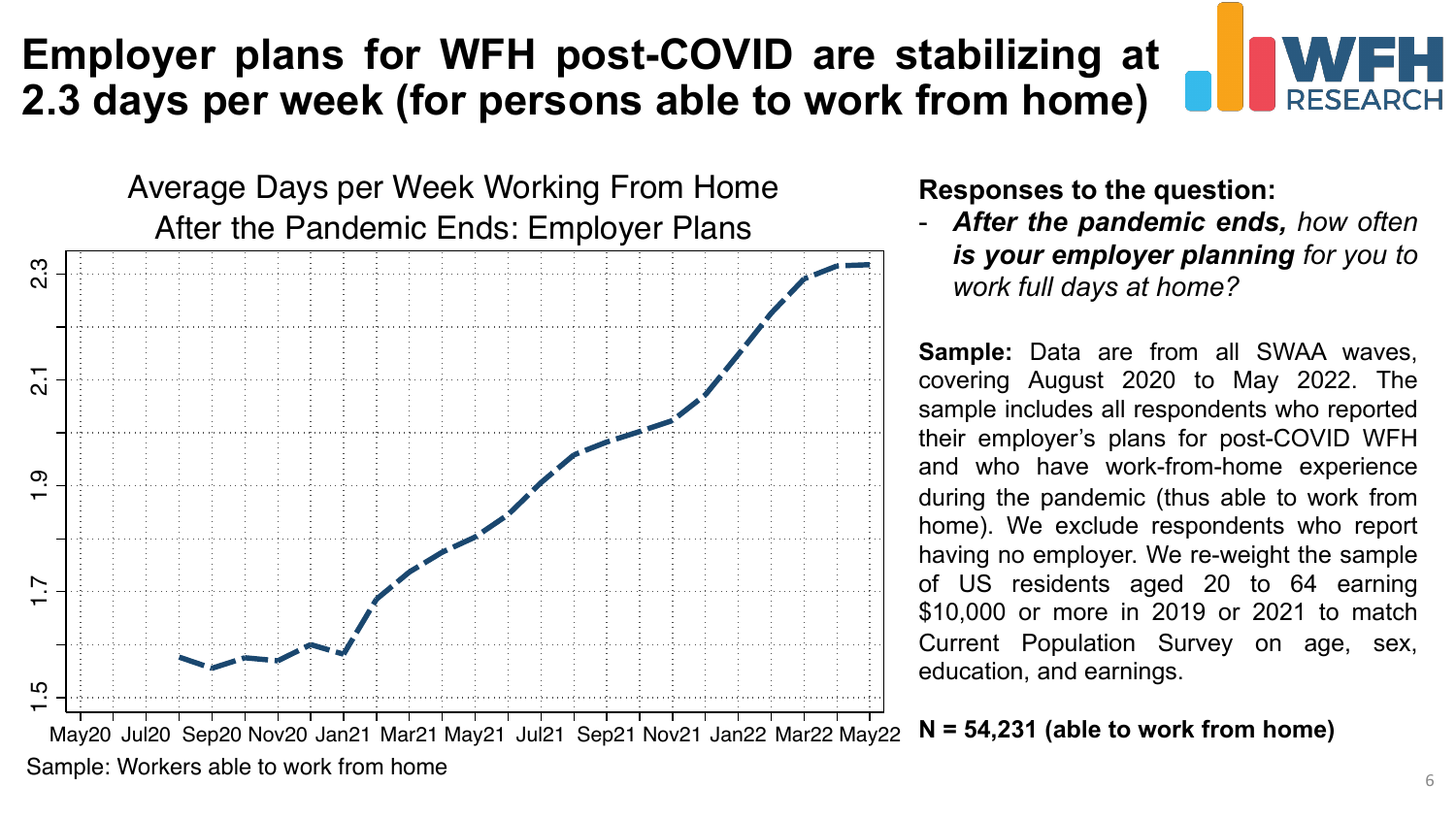#### **Employer plans for Full Paid Days Worked from Home after the Pandemic**

After the Pandemic Ends: Employer plans Responses to the question:<br>Average Days per Week Working From Home **Responses to the pandemic end** 



- *After the pandemic ends, how often is your employer planning for you to work full days at home?*

**Sample:** Data are from all SWAA waves, covering July 2020 to April 2022. The sample includes all respondents who reported their employer's plans for post-COVID WFH ("All workers" series), restricting attention to workers who have work-from-home experience during the pandemic for the series labeled "Workers able to work from home." In particular, we exclude respondents who report having no employer. We re-weight the sample of US residents aged 20 to 64 earning \$10,000 or more in 2019 or 2021 to match Current Population Survey on age, sex, education, and earnings.

#### **N = 77,449 (all respondents) and 54,231 (able to work from home)** 7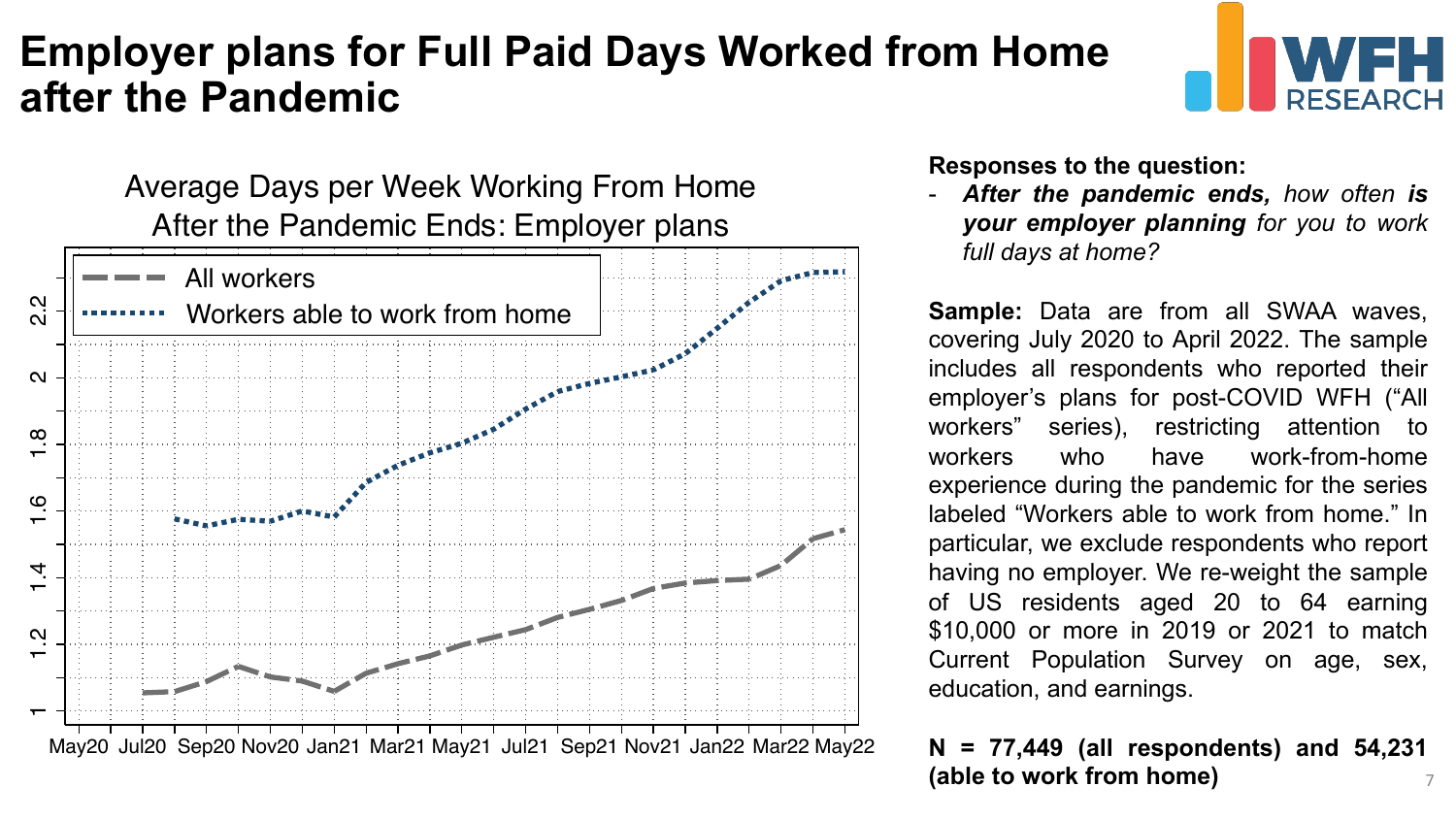#### **82% of respondents came to the worksite as much as their employer wants. But 43% say their employer does not punish those who come in less than employer wants.**



43.2



How has your employer responded to employees who work on business premises fewer days than requested?

12.1

15.8

14.1

Responses to the questions: Last week, did you come into work as many days as your employer wanted you to come in? How has your employer *responded to employees who* **work on business premises fewer days than requested?**

**Notes:** The sample includes respondents to the May 2022 SWAA wave who are currently working as wage/salary workers. The left chart restricts attention to those who worked from home at least one day during the reference week, and the right chart excludes respondents who say "I don't know" or "Other." Both exclude respondents who fail one or more attention check questions.We re-weight the sample of US residents aged 20 to 64 earning 8\$10,000 or more in 2019 or 2021 to match Current Population Survey on age, sex, education, and earnings. **N = 1,766 (left). N = 2,177 (right)**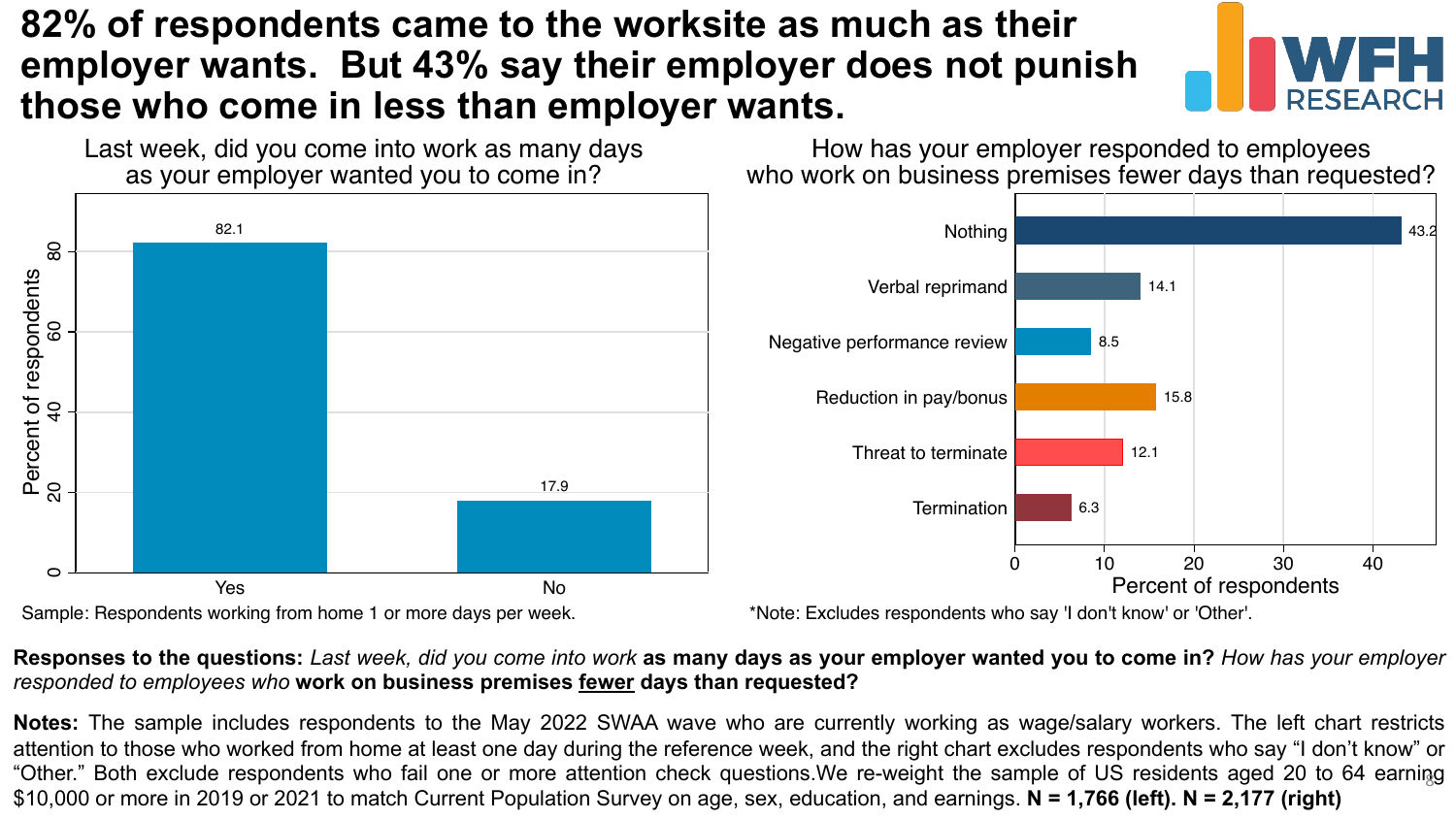**Nearly 80% of respondents say they are already following their employer's plans for post-COVID working arrangements.** 



Are you already following your employer's planned

Sample: Respondents working from home 1 or more days per week.

**Responses to the question:**

- *Are you* **already following your employer's** *plan [for post-COVID working arrangements]*?

**Notes:** The sample includes respondents to the May 2022 SWAA wave who worked from home at least 1 day during the reference week and are not self-employed, contract, or gig workers. We also exclude respondents who say their employer has not given them clear plans about post-COVID working arrangements or who fail one or more attention check questions. The question text does not include the words in parentheses in the survey. We re-weight the sample of US residents aged 20 to 64 earning \$10,000 or more in 2019 or 2021 to match Current Population Survey on age, sex, education, and earnings. **N = 1,787.**

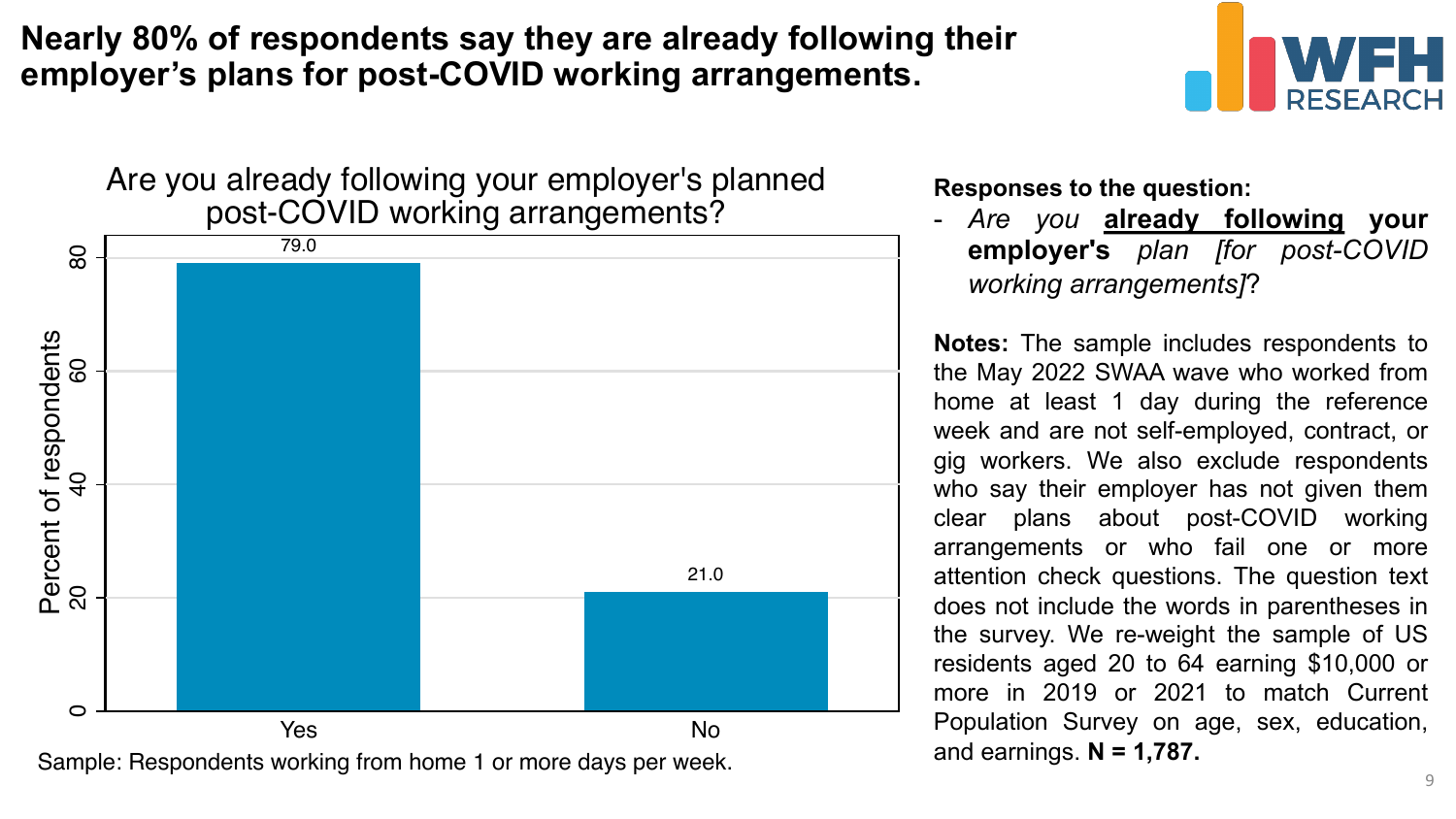#### **Among employees who currently WFH 1+ days per week, what percent already follow their employer's plans for post-pandemic working arrangements?**



Percent already following employer's planned post-COVID working arrangements



Sample: Respondents working from home 1 or more days per week.

**Responses to the questions:**

- *Last week, did you come into work* **as many days as your employer wanted you to come in?**
- **After the pandemic ends,** *how often* **is your employer planning** *for you to work full days at home?*

**Notes:** The sample includes respondents to the May 2022 SWAA wave who worked from home at least 1 day during the reference week and are not self-employed, contract, or gig workers. The chart excludes respondents who say their employer has not given them clear plans about post-COVID working arrangements or who fail one or more attention check questions. We re-weight the sample of US residents aged 20 to 64 earning \$10,000 or more in 2019 or 2021 to match Current Population Survey on age, sex, education, and earnings. **N = 1,778** 10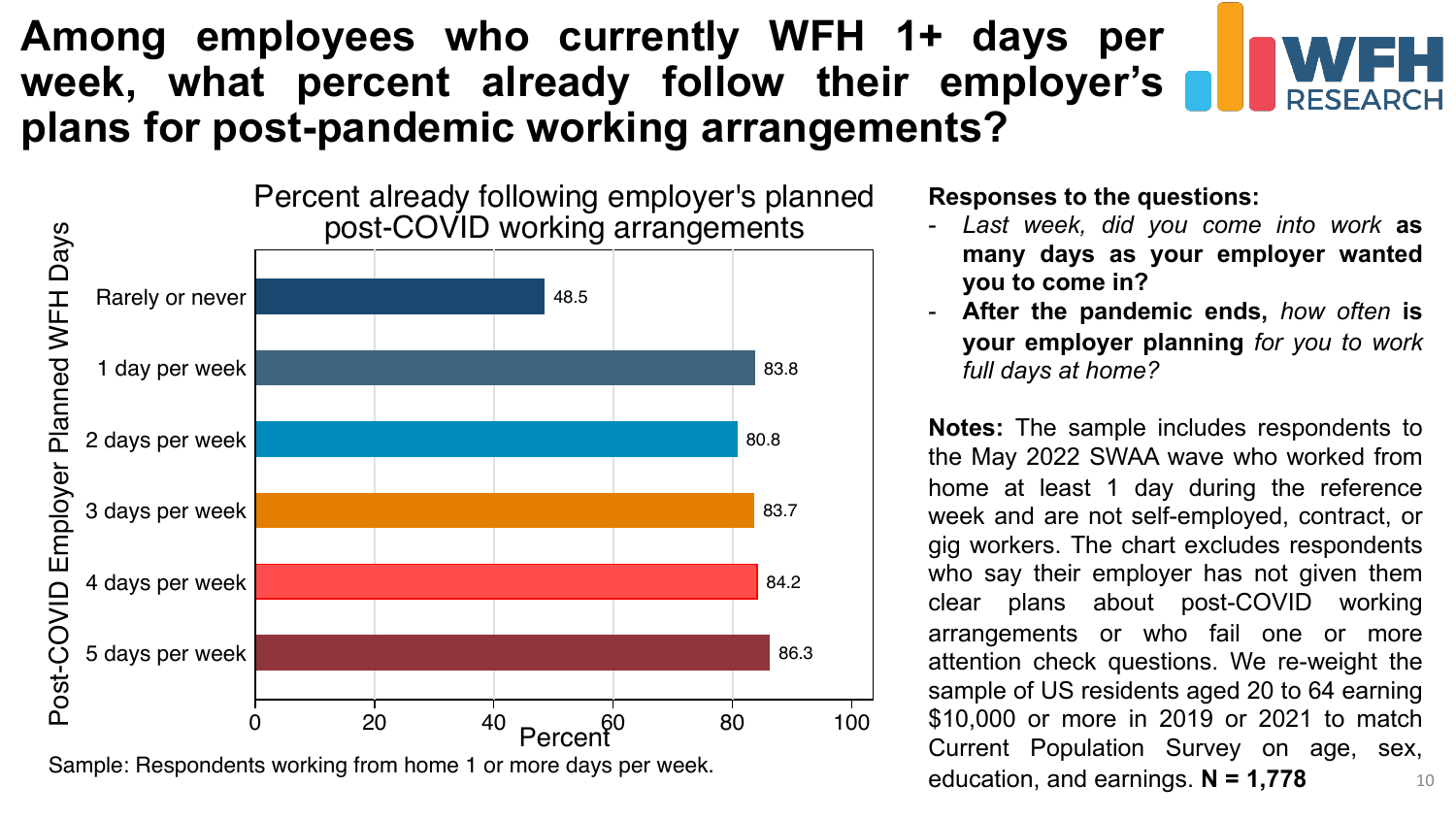#### **Social norms for greeting people at work have undergone seemingly permanent shift**



**Responses to the questions:**

*Before COVID (in 2019), when you were* introduced to somebody at work what did you do?

**DESEARCH** 

- *When you return to work in person* and **you** are introduced to somebody [what] will you [do]?
- **Currently**, when you are introduced to somebody at work, what do you do?

**Notes:** The sample for the pre-COVID estimate and post-COVID forecast come from the July and August 2021 SWAA waves. The question about current behavior appeared in the May 2022 SWAA. The question text does not include the words in parentheses in the survey. We re-weight the sample of US residents aged 20 to 64 earning \$10,000 or more in 2019 or 2021 to match Current Population Survey on age, sex, education, and earnings. **N = 6,839 (pre-COVID and post-COVID forecast). N = 3,959 (May 2022 actual).** 11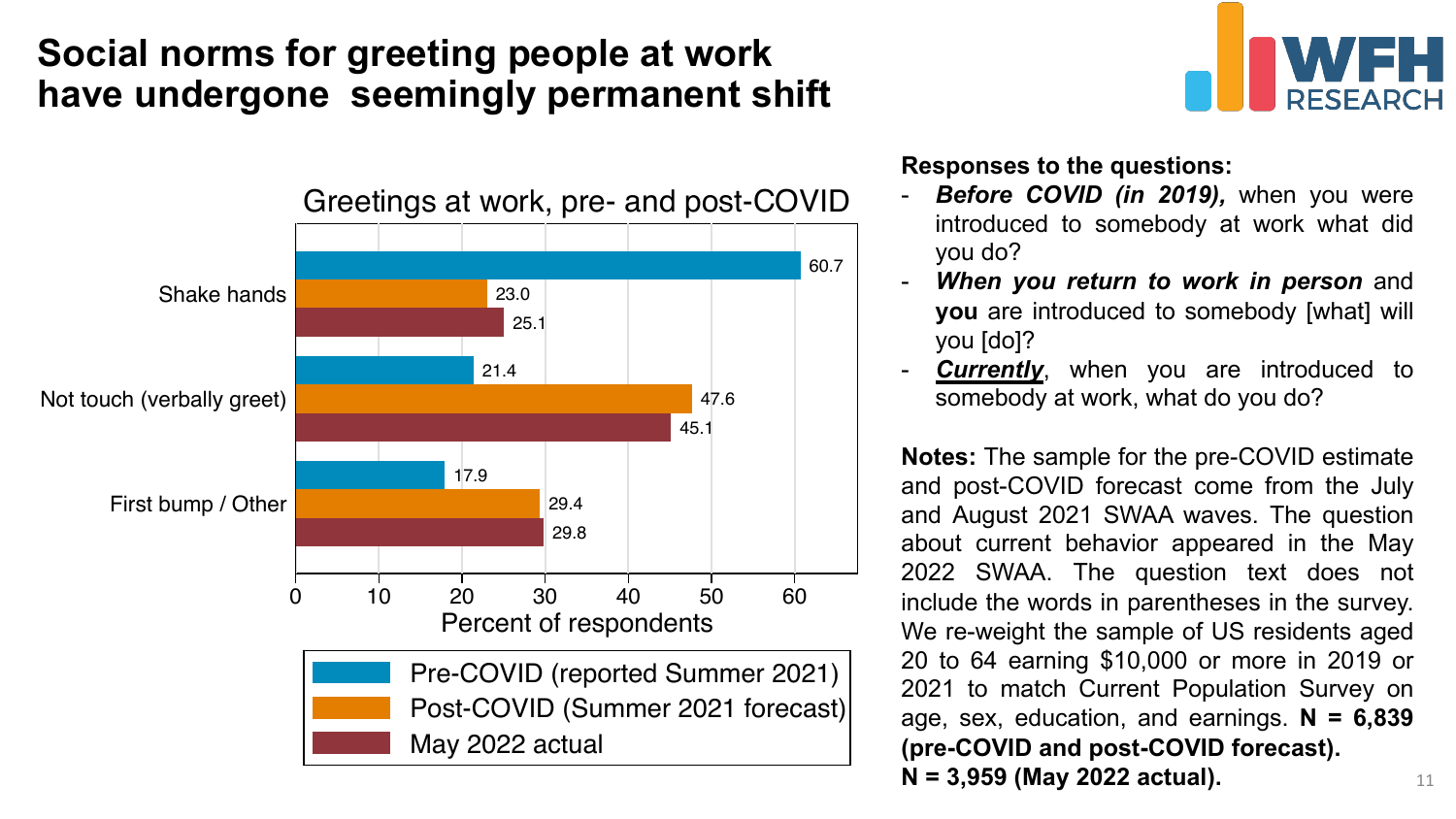



• Barrero, Jose Maria, Nicholas Bloom, and Steven J. Davis, 2021. "Why working from home will stick," National Bureau of Economic Research Working Paper 28731.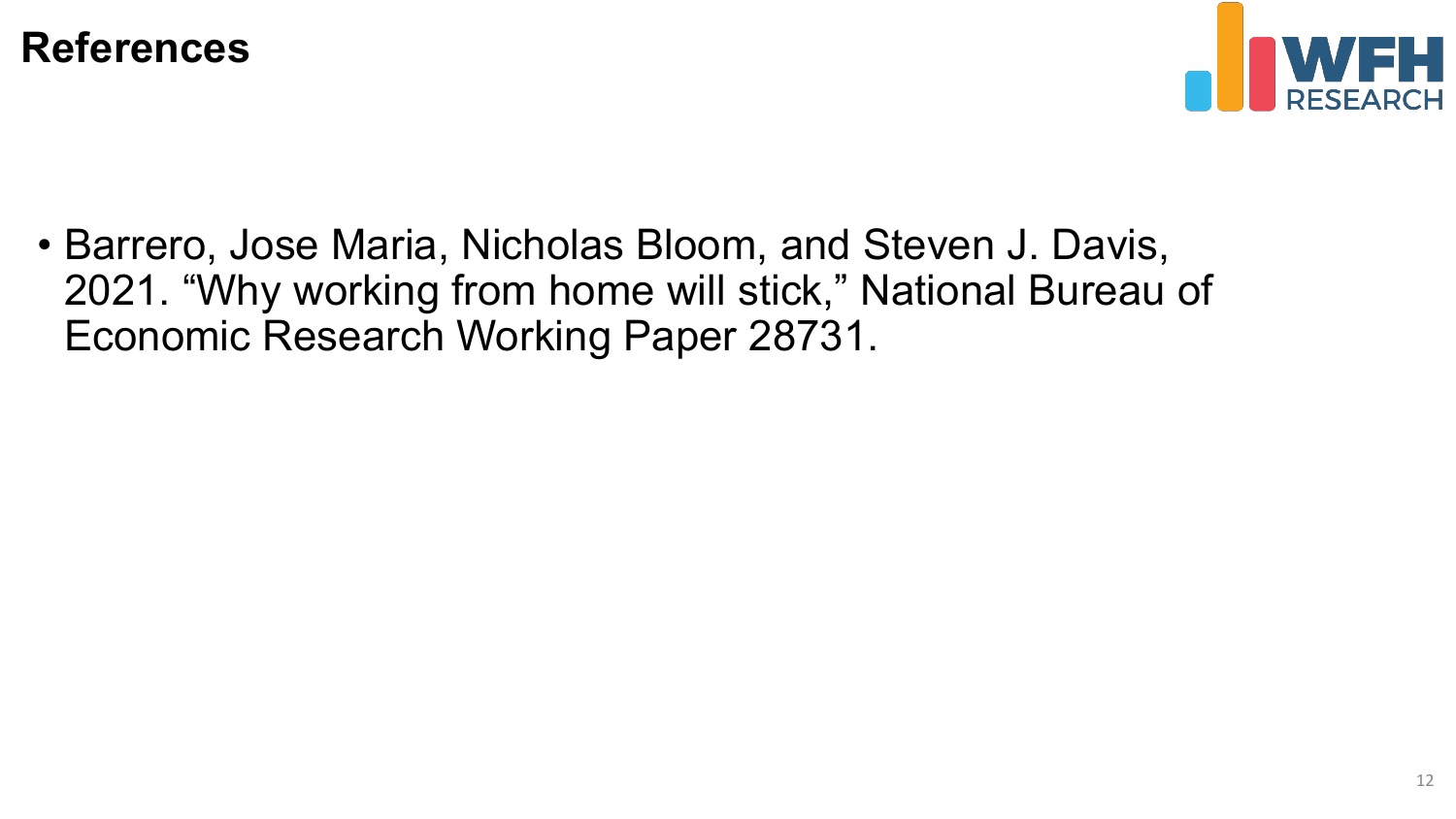#### **Appendix A: Sample Sizes and Survey Collection Over Time**



- Each survey wave goes into the field on the 2nd Tuesday of the month, and data collection typically takes 10 to 12 days.
- During 2021, data collection began on the 3rd Tuesday of the month. We moved to the 2nd Tuesday to avoid collecting during major holidays (e.g., Thanksgiving, Christmas).
- As of mid-2022, we collect 5,000 responses per wave (before dropping speeders and responses that fail attention check questions).
- Before April 2021, we collected 2,500 responses per month in most months, with a few exceptions when we expanded the sample during key turning points (e.g. December 2020 and January 2021).
- We collected 7,500 responses per wave in January and February 2022 for the transition from a 2019-earnings threshold to a prior-year earnings threshold.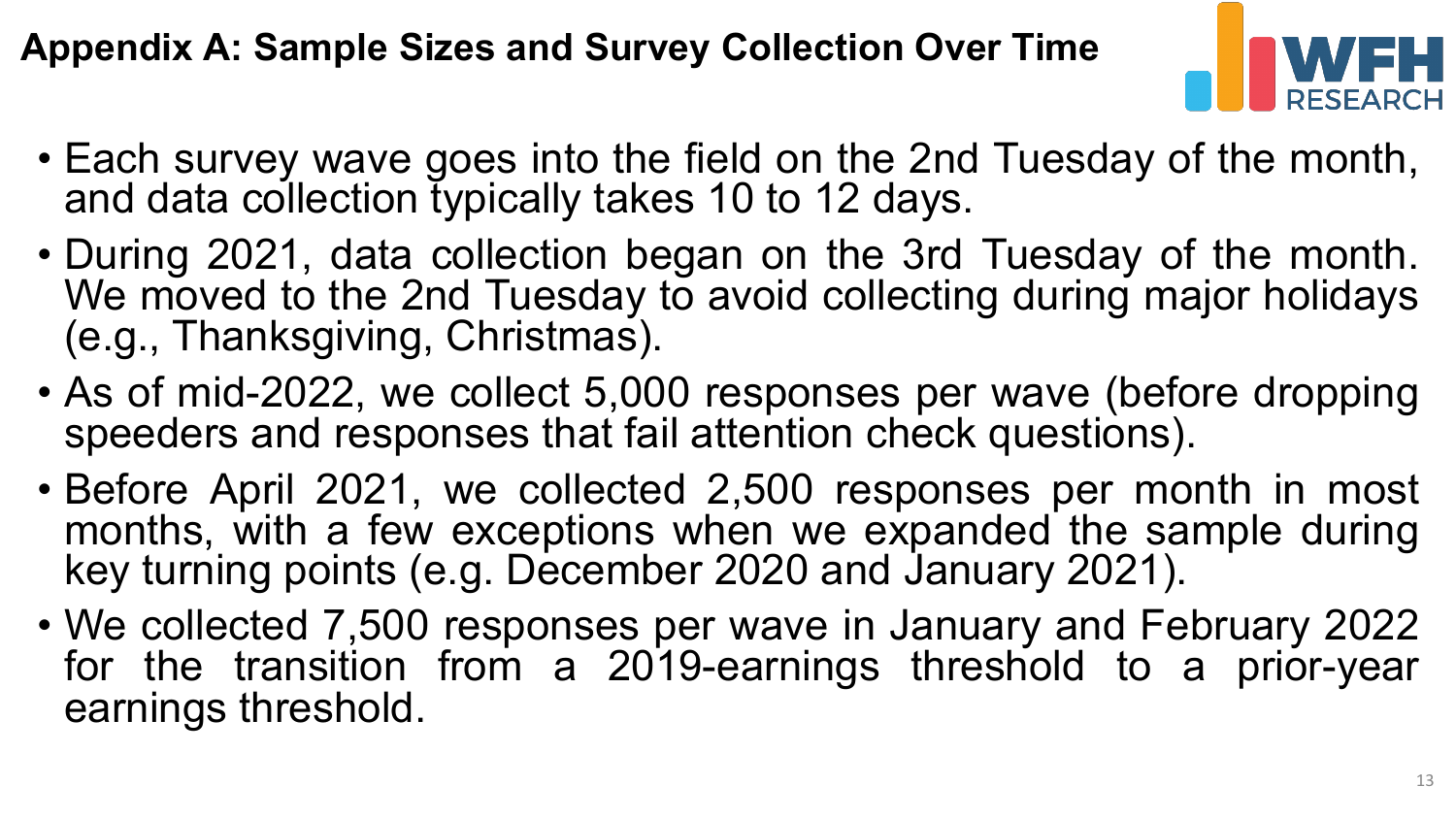#### **Appendix B: More Information about the Transitions to New Earnings Thresholds**



- From May 2020 to March 2021, we sampled persons aged 20 to 64 who earned  $\geq$  \$20,000 in 2019.
- From April to September 2021, we transitioned to an earnings threshold of  $\geq$  \$10,000 in 2019, as follows:
	- Starting in April 2021, we relax our sample selection criteria to include persons who earned \$10,000 and \$20,000 in 2019.
	- When performing statistical analyses on data for the transition period, we down weight respondents who earned \$10,000 and \$20,000 in 2019 as follows:
		- By a factor of (1/6) in April 2021
		- By a factor of (2/6) in May 2021
		- ... a factor of (5/6) August 2020, with no down weighting from September 2021 onwards.
	- We apply this down weighting in addition to our usual reweighting to match CPS shares by age-sex-education-earnings cells.